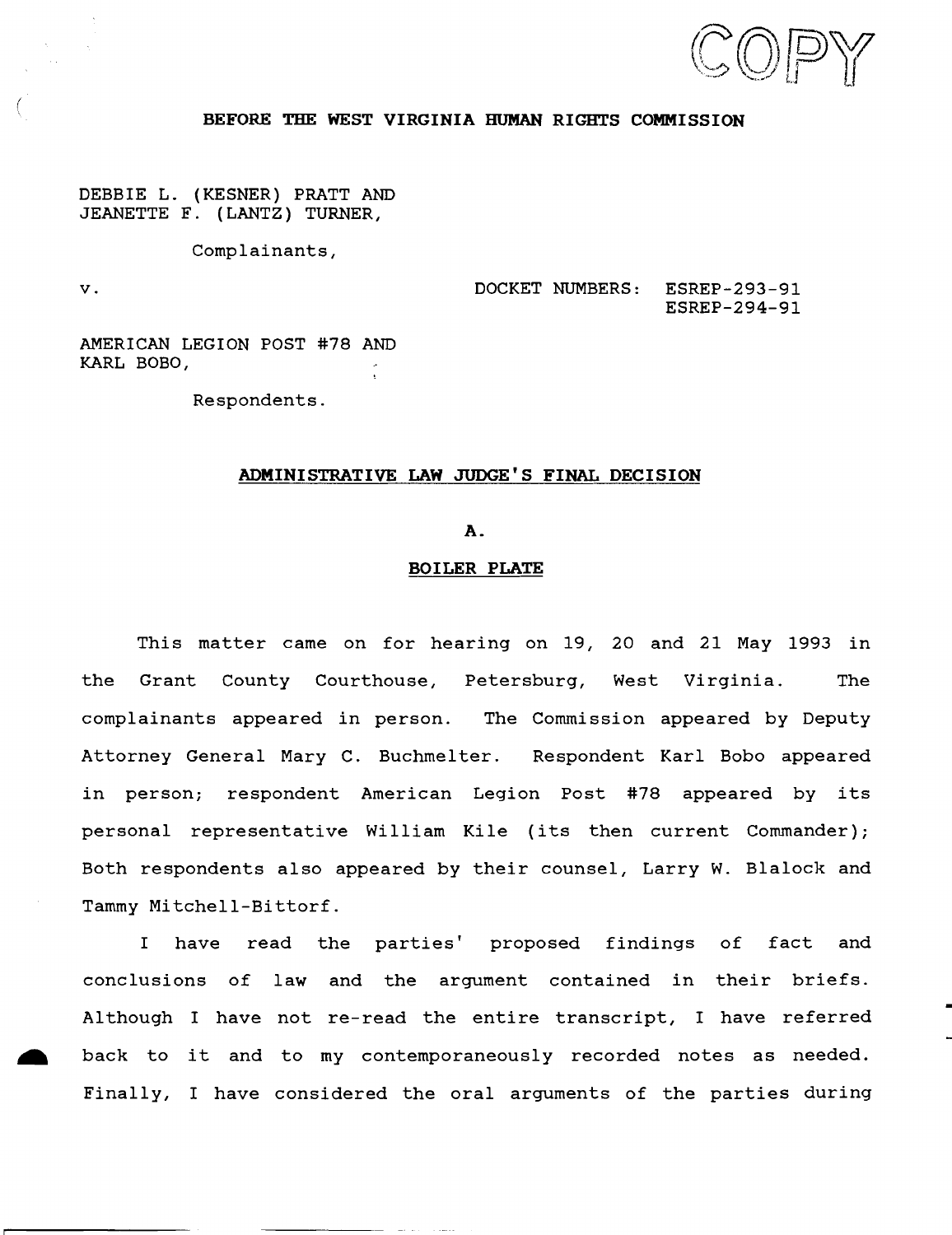our 18 August 1993 teleconference and the written responses to my letter summarizing that teleconference (which letter is dated 19 August 1993).

Where the testimony of any witness is not consistent with the findings of fact as stated herein, that testimony was not credited. Where any finding of fact should have been labeled a conclusion of law or vice versa, it should be so read. The findings of fact are based upon the evidence produced taking into account each witness' motive, state of mind, strength of memory and demeanor while on the witness stand and considering the plausibility of the evidence in view of the other evidence of record.

# B.

#### FACTUAL AND ANALYTICAL OVERVIEW

This claim began with the respondent offering to stipulate that Karl Bobo had engaged in conduct which amounted to sexual harassment; the respondent has again invited me to accept that stipulation; <sup>I</sup> now do. That Mr. Bobo is <sup>a</sup> blatant harasser of women employees of the Post is obvious.

The Post's main problem is that it is <sup>a</sup> non-traditional employer with diffuse management authority which is passed around frequently from member to member with no clear responsibility and no effective means of redressing problems that arise. The fact that the "good old boys" who are members have well and faithfully served their country in times of war, and that they see themselves as just trying to have <sup>a</sup> little fun, absolutely does not relieve them of the responsibility

-2-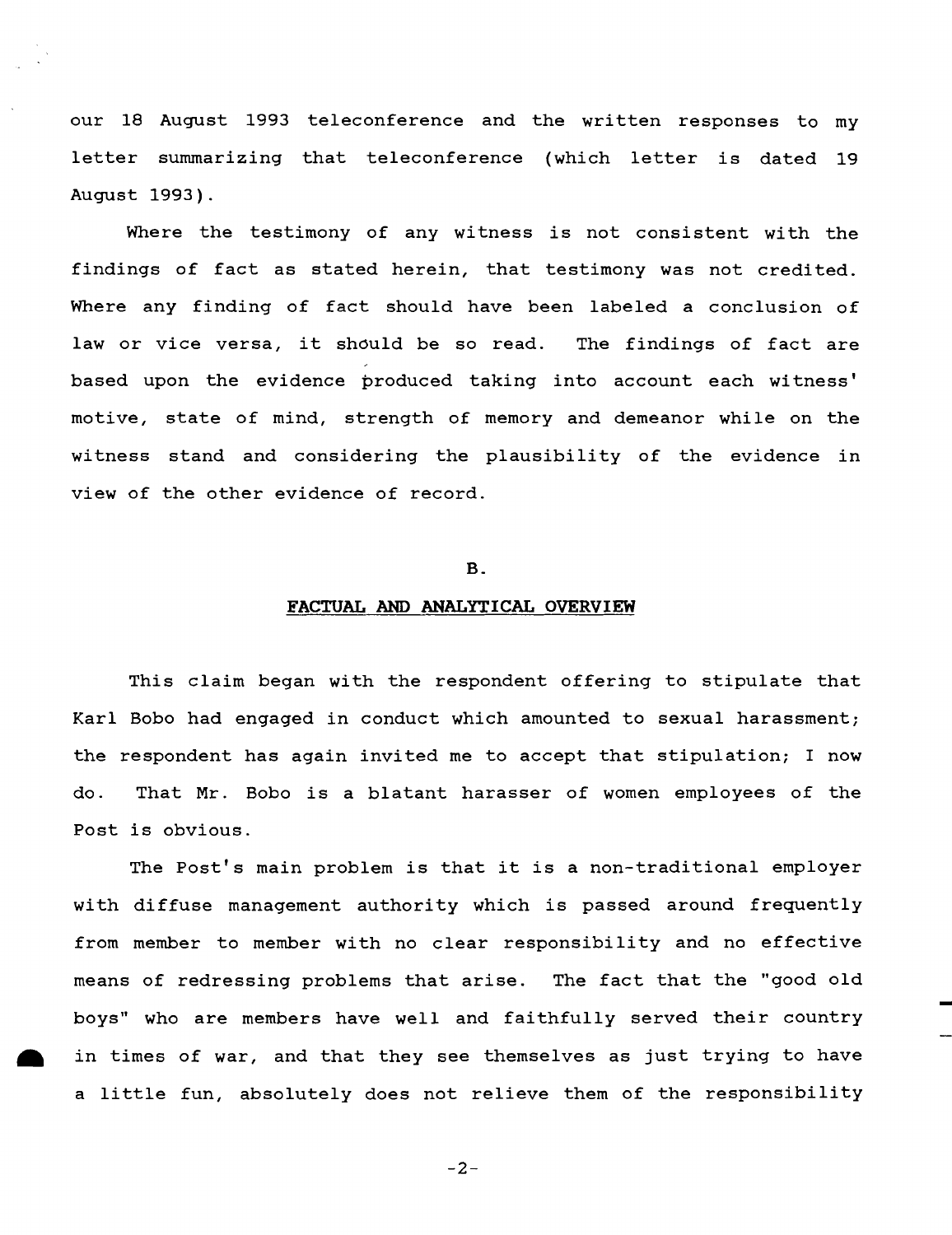of complying with civil rights (and other relevant) laws. Persons who come to them for employment are entitled to the same protections as are any other workers. This includes OSHA laws, wage and hour laws, environmental laws, labor laws and the like. These are the responsibility of those who do business.

It is respondent's chief contention that it is not an employer within the meaning of the'Human Rights Act. The law in this area is undeveloped in West Virginia, with the Human Rights Act providing simply that an employer is an entity which has <sup>12</sup> or more employees. In keeping with the Commission's duty to construe the Act broadly to accomplish its remedial purpose, <sup>I</sup> hereinafter find that the Legion is an employer because it had <sup>12</sup> employees during the complainants' tenure. Title VII provides specific and restrictive guidance on how the number of employees must be counted while the HRA has no such limiting language. Thus, <sup>I</sup> construe the Act liberally in favor of the complainants and find that the Legion is an employer.

While I do find in favor of the complainants herein, and while it is plain that Bobo forced them to run <sup>a</sup> gauntlet of sexual abuse bordering, at times, on criminal conduct (See, Code Section 61-8B-9 and Section  $61-8B-1(c)(6)$  I nevertheless felt that the complainants were, at times, attempting to "gild the lily". They plainly wanted to "have it both ways" on damages as they want to avoid tax liability for receiving unreported income but want, at the same time, to have had greater earnings so as to increase the amount of their damages. Further, while Debbie Pratt was believable when she began to testify, <sup>I</sup> found it rather remarkable that she had neglected to testify during her earlier deposition that Bobo had fondled her buttocks. This is

-3-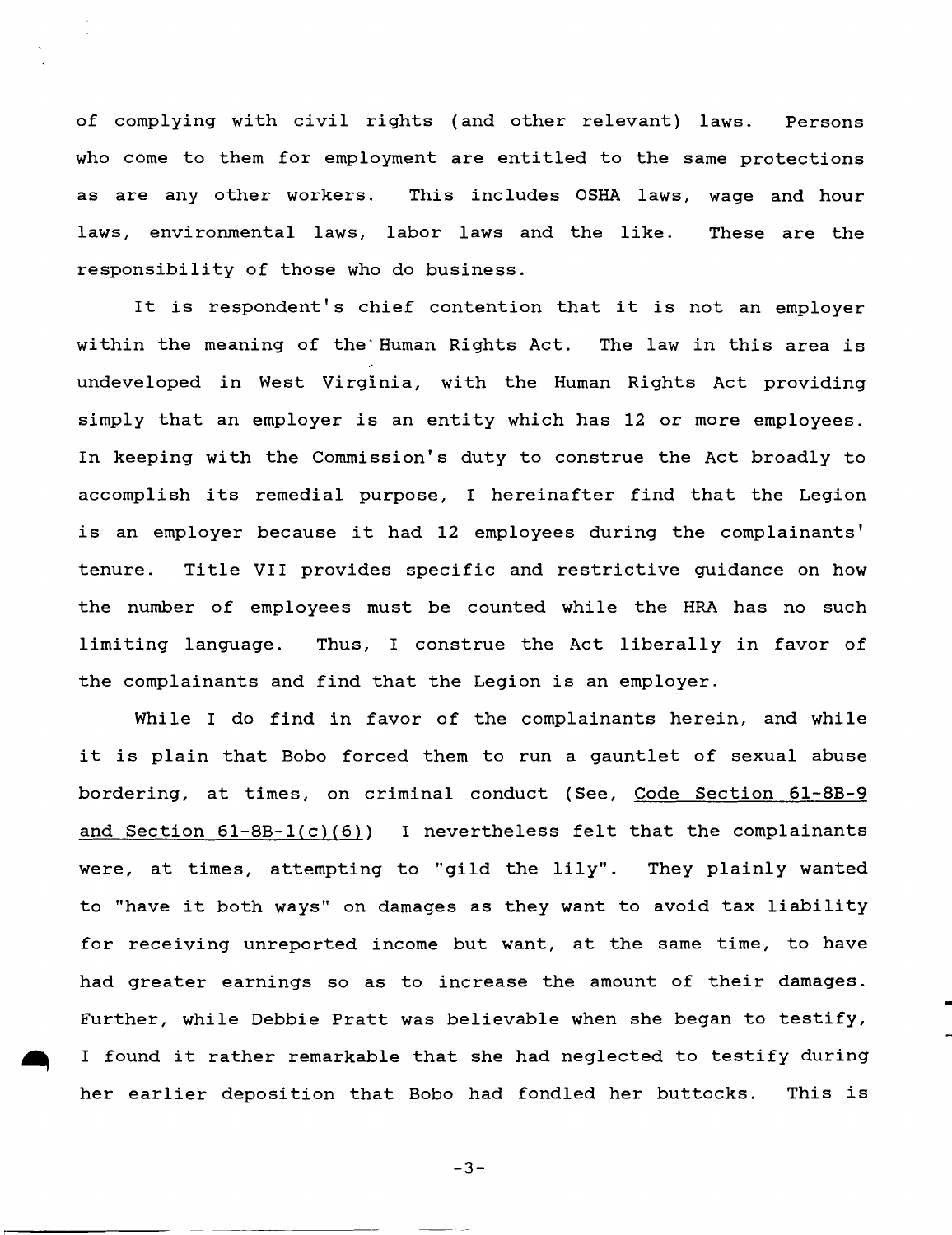too major an incident to have forgotten during the deposition and only to have recalled on subsequent reflection.

During Turner's testimony, I also wrote in my notes, "Why did they lie about who typed the letter." (Complainant's exhibit 6.) It seemed evident to me that the plaintiffs had committed to an untrue version of how and by whom their letters had been prepared and that they stuck to their story even though it was obviously false. Notwi thstanding that <sup>I</sup> thought that both Turner and Pratt were <sup>a</sup> little loose with the facts, <sup>I</sup> was convinced by <sup>a</sup> preponderance of the evidence both that they were subjected to sexual harassment and that they were subjected to acts of reprisal for complaining about it, and they will not be denied <sup>a</sup> recovery for overstating their cases.

On the other hand, I found numerous of the Legion's witnesses to be bold-faced liars. Throughout my notes from Irene Smith's testimony <sup>I</sup> have repeated indications that she was totally lacking in credibility. She had an outrageously inflated sense of her worth, she was inappropriately angry throughout her testimony and by the end of her testimony <sup>I</sup> wrote, "She is lying, lying, lying."

For example, she claimed that she didn't know that Turner and Pratt quit because of Bobo's sexual harassment. I wrote, "This is outrageous testimony--how could she not know they quit over sexual harassment or claimed sexual harassment?" I also wrote, "She says she didn't know until months later that there were charges of sexual harassment, but she admits that Kesner delivered her letter of • resignation to her. " Kesner's letter of resignation (complainant's exhibit 6) explicitly cited sexual harassment as the basis for her

-4-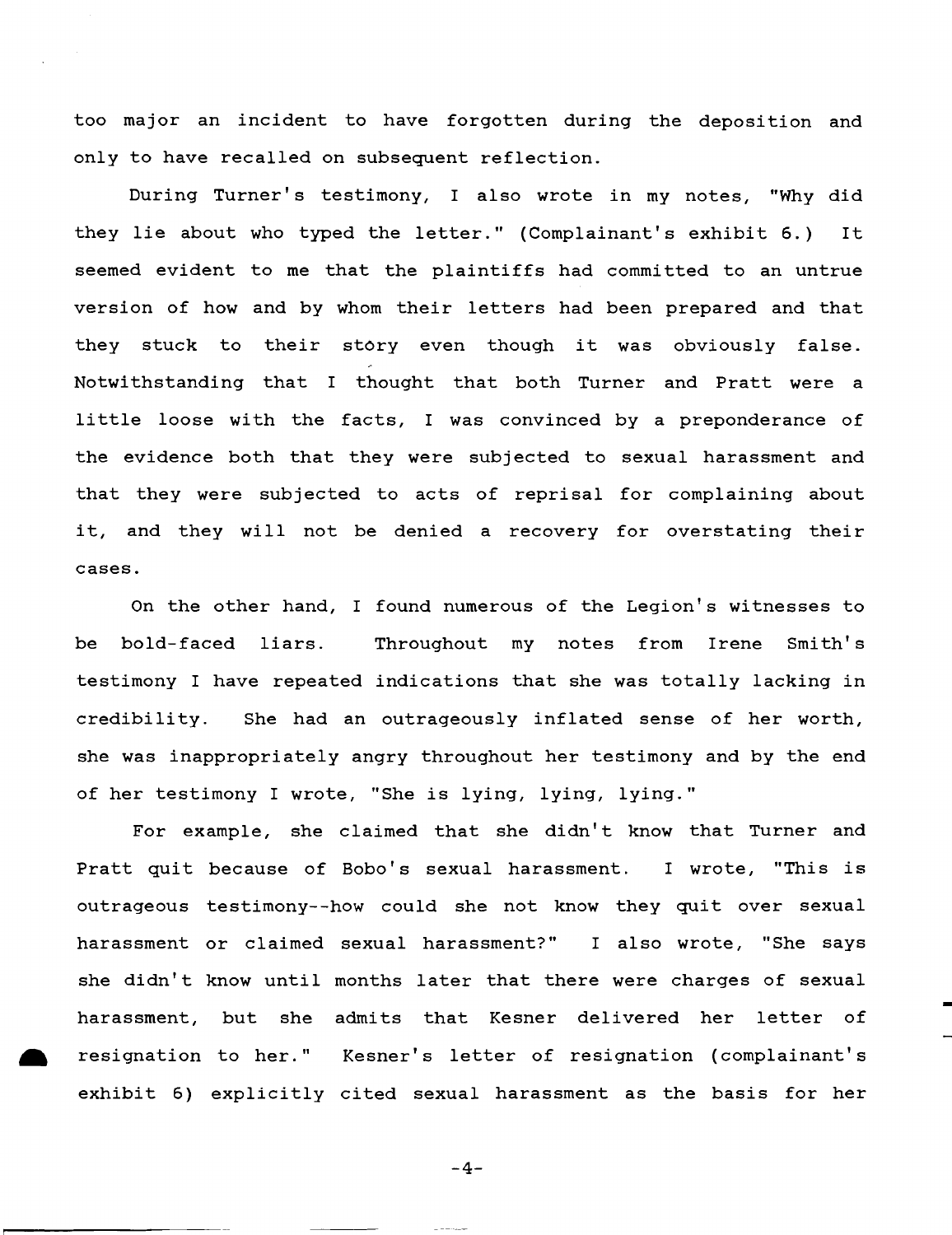resignation. UItimately Smith had to fall back to the ridiculous claim that the letter of resignation she received was not the same letter that was admitted as complainant's exhibit <sup>6</sup> despite that C-6 appeared in both respondent's and complainants' files. Elsewhere <sup>I</sup> wrote, "She is shaking like <sup>a</sup> leaf." <sup>I</sup> found her testimony totally lacking in candor and her totally lacking in credibility.

<sup>I</sup> likewise found Bill Kile's testimony to be lacking in credibility, although he' was neither angry nor defiant like Irene Smith. Kile's testimony felt more like that of someone who had taken conflicting oaths, with the first being an oath of loyalty to an organization, which oath was of greater importance to him than his subsequent oath to tell the truth during his testimony. He appeared nevertheless to find it uncomfortable to favor one oath over the other. He appeared to be uncomfortable lying while Mrs. Smith appeared to relish it.

Bobo displayed somewhat remarkable candor to the extent that he admitted to numerous instances of misconduct. Notwithstanding this, he appeared <sup>a</sup> bit like <sup>a</sup> criminal defendant who is willing to admit to "having been there and watched" but who just can't quite own up to being actively involved. <sup>I</sup> felt that he minimized his conduct. His conduct is so out of the realm of normal human behavior that it rises to a level of pathology and I recommend to the respondent American Legion that it never place him in <sup>a</sup> position of supervisory responsibility over female employees and to respondent Bobo that he obtain professional counseling.

-5-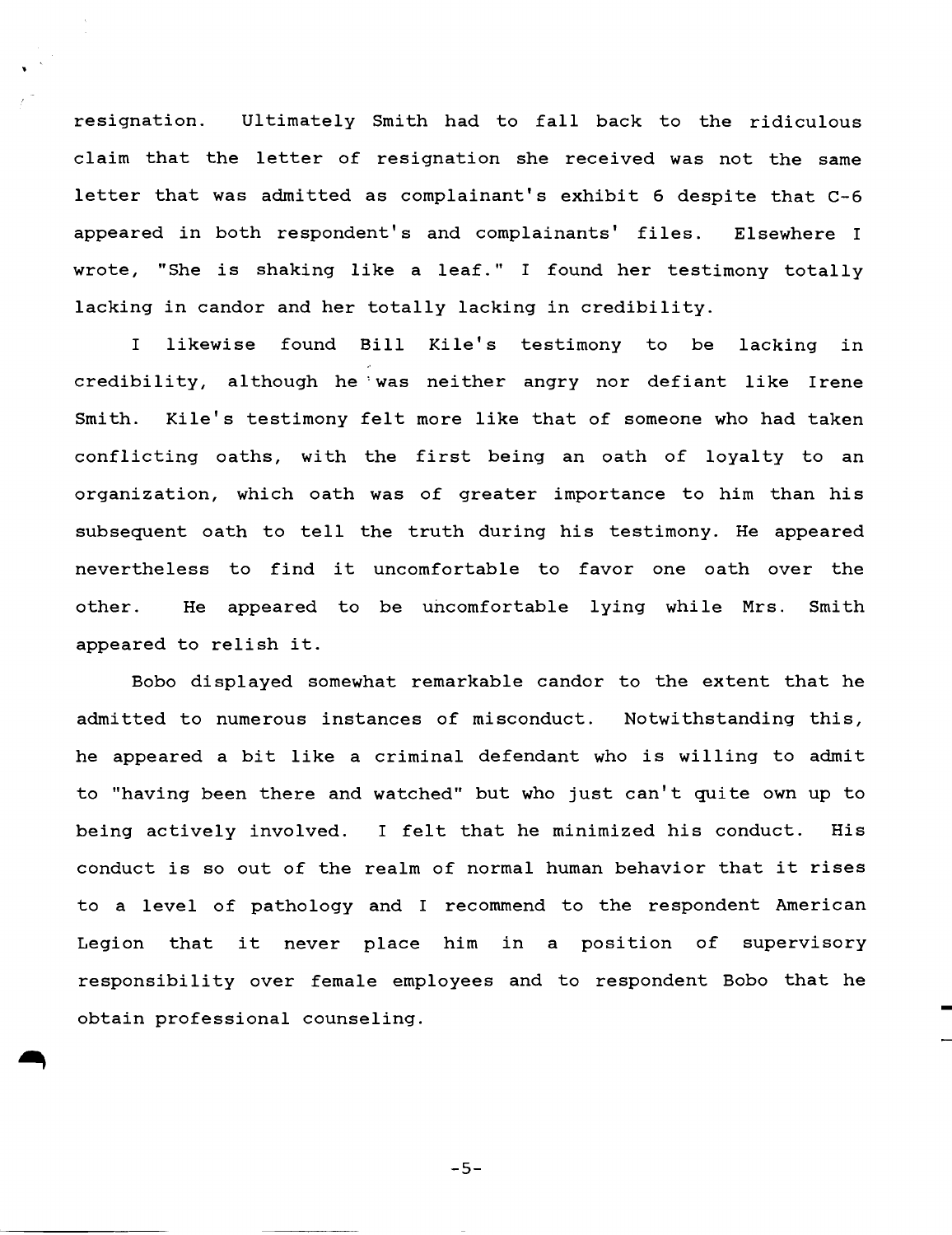C.

## **FINDINGS OF FACT**

1. Complainant Kesner was first employed as <sup>a</sup> waitress in respondent American Legion's dining room and restaurant in February of 1990.

2. Complainant Lantz was first employed as <sup>a</sup> waitress in respondent American Legion's dining room and restaurant in March of 1990.

3. Respondent American Legion operates the dining room and restaurant facility at which the complainants were employed.

4. Respondent Bobo has been a member of the American Legion since approximately 1955, and between November 1990 and January 1991 he was assigned to supervise the operations of the American Legion's dining room and restaurant.

5. The Legion, <sup>a</sup> veterans' organization chartered by the Uni ted States Congress, maintains <sup>a</sup> restaurant in Petersburg, West Virginia which is open to the public. The Legion is run by <sup>a</sup> Board of Directors comprised of individuals elected from the membership. The various key positions (such as Commander, Chaplain, Restaurant Manager and so on) are rotated among the members of the organization.

6. In or about November 1990, the governing board of the Legion appointed one of its "House Commi ttee" members, respondent Karl Bobo, as manager of the restaurant. Bobo also served on the governing board and had managed the restaurant previously, but had been removed from management of the dining room when he was accused of sexually harassing Debbie Van Meter, who was <sup>a</sup> waitress in the

-6-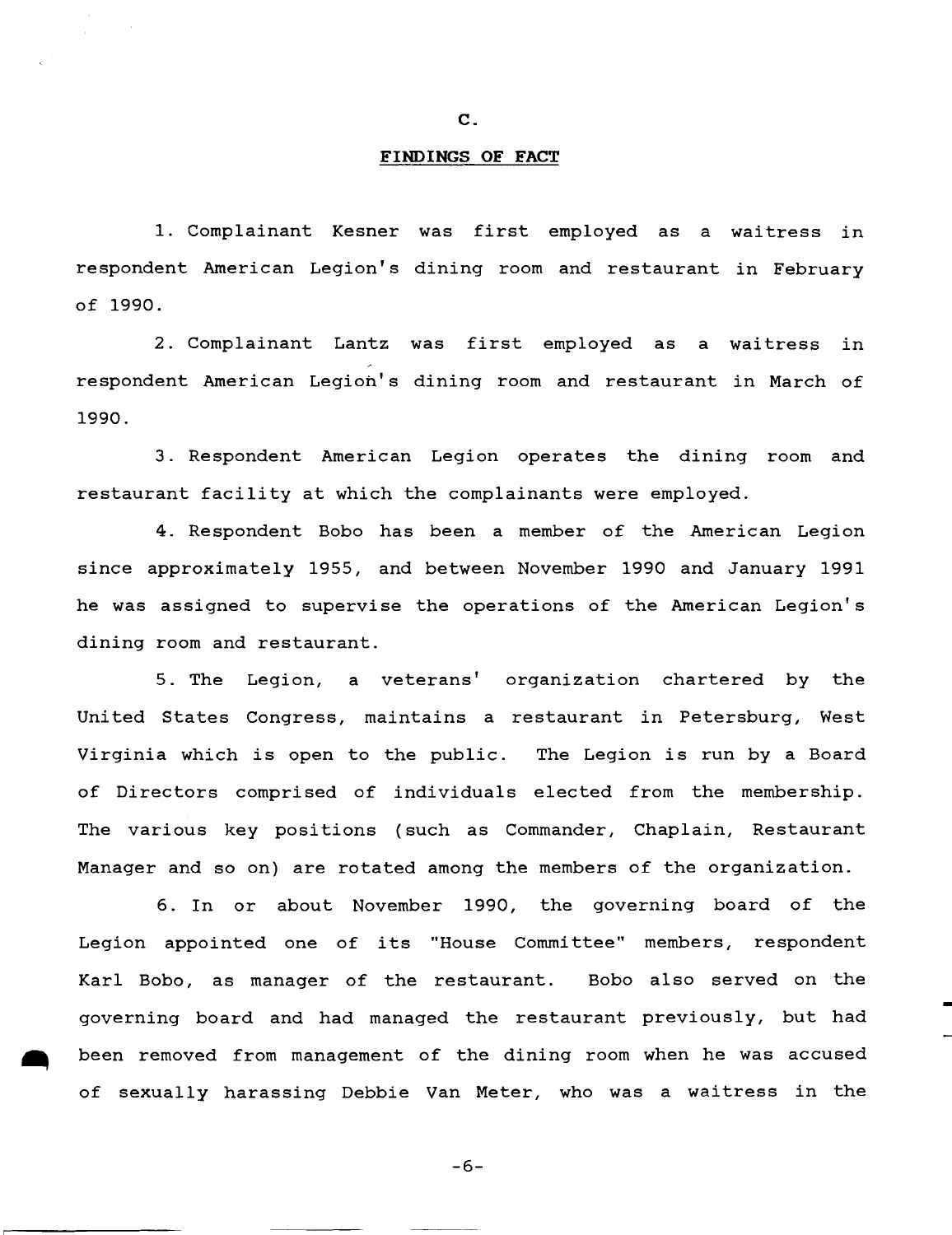dining room. Both complainants had heard that Debbie Van Meter had been harassed by Mr. Bobo.

7. During the time that respondent Bobo was supervising the dining room and restaurant, both complainants were subjected to sexual harassment by respondent Bobo. He fondled or attempted to fondle the women despite their objections, he chased them, rubbed up against them, made sexual gestures towards them and addressed comments laden with sexual innuendo towards them. (For more detail concerning the specific acts of sexual harassment see both parties' proposed findings of fact.)

8. Although it is of little moment, given the abundance of evidence of other intentional sexual harassment, <sup>a</sup> question did arise concerning whether Bobo intended <sup>a</sup> particular type of conduct which the parties came to call "flapping" to be taken in <sup>a</sup> sexual context. After having watched the World Series last night, <sup>I</sup> am reminded that men do sometimes grasp their genitals without intending it to be taken sexually. <sup>I</sup> am, however, convinced that at least on some occasions Bobo's genital grasping was intended to convey a sexual message and, when taken in conjunction with his other conduct, did constitute sexual harassment.

9. Each of the complainants resigned because of respondent Bobo's conduct. Kesner resigned her position as waitress at the American Legion on or about 14 January 1991 and Lantz resigned on or about 19 January 1991.

10. Bobo's sexual harassment of both women was severe and pervasive. Any reasonable woman would have resigned under these circumstances.

-7-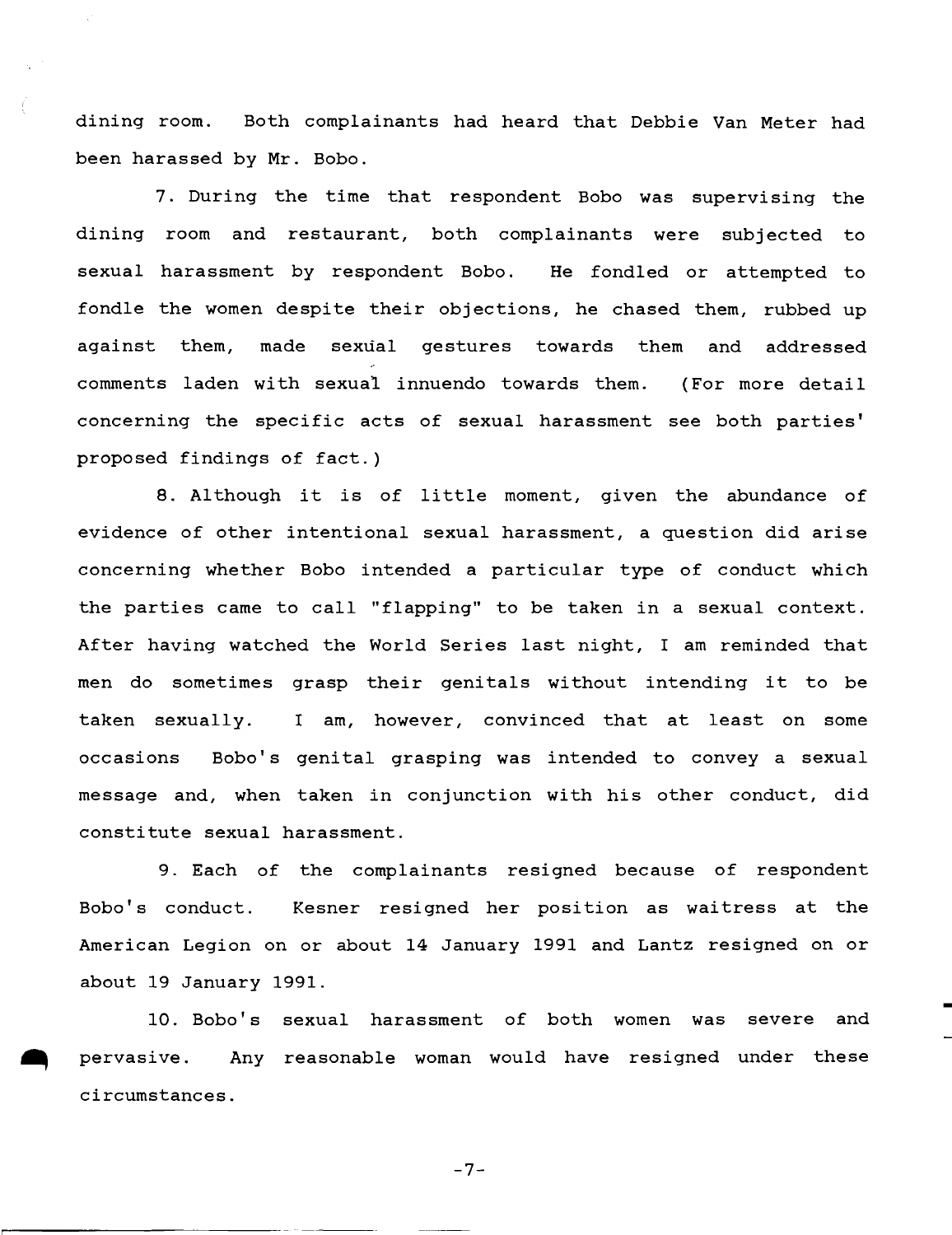11. Ms. Pratt reported Bobo's harassment. She talked to Legion members, both individually and in groups. She followed the chain of command. She asked the Board members for help and spoke to the Commander about the problem.

12. On 24 January 1991 the complainants received an opportunity to appear before the assembled Legionnaires at <sup>a</sup> Board meeting to report and complain of the harassment to which they had been subjected. During the meeting the Board members appeared unresponsive to their requests, but the next day Pratt was told by Bill Kile (who was then the Commander) that they had taken care of the situation and that both complainants could return to work.

13. The complainants returned to their jobs <sup>a</sup> few days later and Bobo had been removed from his position as manager.

14. Although <sup>I</sup> found some of the complainants' testimony in this regard to strain credulity, <sup>I</sup> nevertheless do conclude by <sup>a</sup> preponderance of the evidence that Bobo continued to exert influence over the restaurant through Irene Smith, the on-site manager he had hired to run the dining room. She, at his instance, assigned the complainants to unfavorable shifts and cut their hours drastically.

15. Smi th claimed that the complainants' hours had been cut because of poor performance as waitresses or lack of cooperation. The respondent also contended that the complainants' hours had been cut because it was <sup>a</sup> slow time of the year and because they had hired replacement workers after Kesner and Turner had resigned due to the sexual harassment and before they had been reinstated. <sup>I</sup> find all of the assigned reasons to be pretextual or, at least, to pale in importance as compared to the true motive of Irene Smith: to

-8-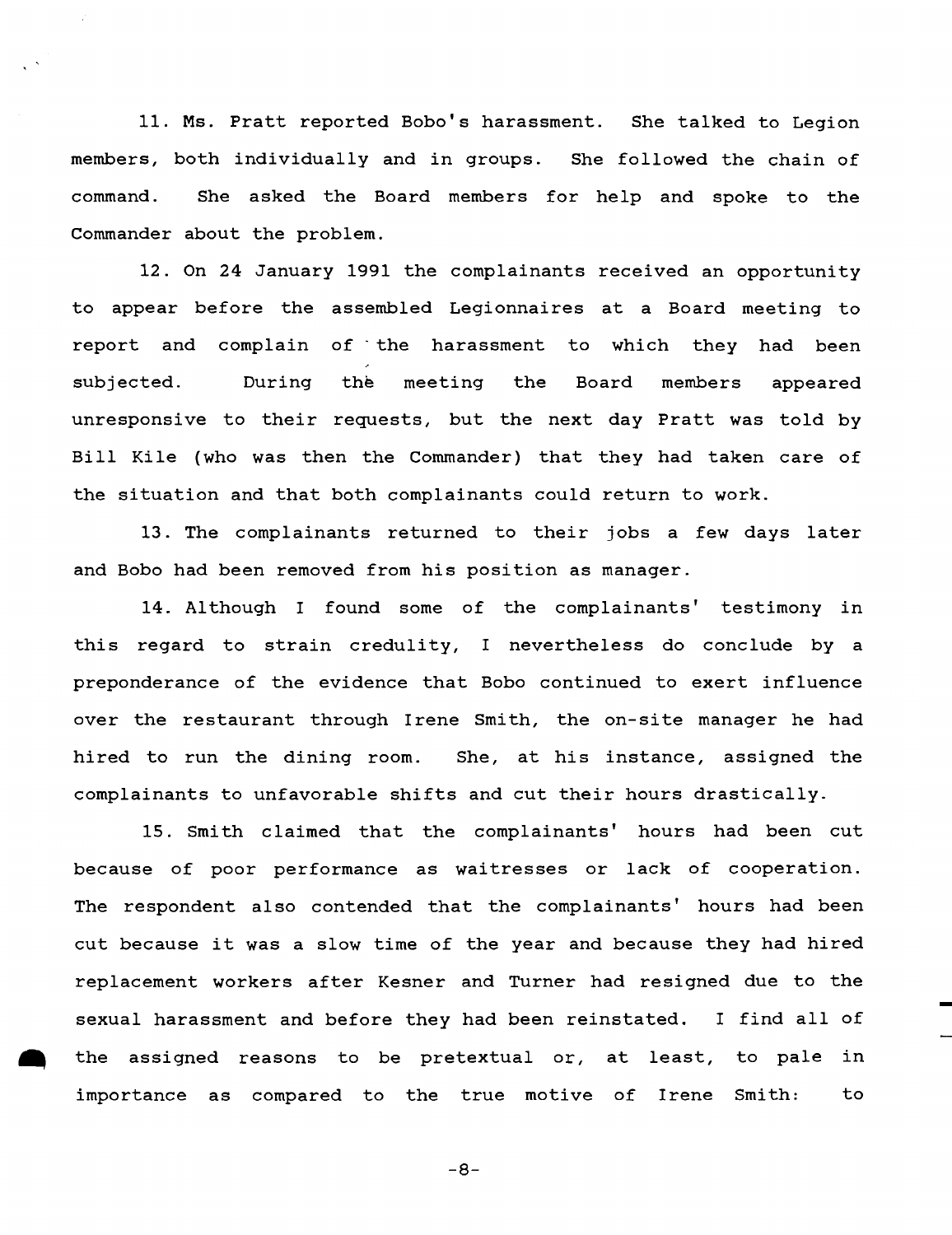retaliate against the complainants because they had complained of Bobo's sexual harassment.

16. I found Irene Smith to be transparently dishonest and manipulative in her testimony.

17. The complainants' work schedules were cut so short that they had to look for other employment. This retaliation created an atmosphere that <sup>a</sup> reasonable person would not have continued to tolerate and the complainahts did again resign.

18. The American Legion vigorously opposed, both in discovery and at hearing, the Commission's attempts to explore the numbers and names of its employees.

19. On 18 April 1991 the Commission promulgated an interrogatory to the respondent American Legion Post #78 requesting a breakdown of the Legion's workforce by sex and position. In response to this interrogatory, the respondent listed the following employees: Irene Smith, Susan Mongold, Suzette Rowan, Dawn Kuykendall, Debbie Miller, Lori Crites, Darlene Bible, Rebecca Hovatter, Carol Simmons, Phyllis Gonzage, Brenda McLaw, John Juker and Dwight Beck. (See complainant's exhibit no. 8). Aiso, the Commission requested by interrogatory <sup>a</sup> list of all terminations, resignations and layoffs from January 1990 to 31 March 1991. In response to this interrogatory, the respondent listed the following employees: Leta Carr, Twila Kimble, Debbie Rotruck, Stephanie Sturn, Katie Fanslet, Juanita Lambert, Maybelle Long, Irene Warner, Janet Ours, Janet Owens, Holley Groves, Patty Warner, Jeanette Lantz and Debbie Kesner. (See, complainant's exhibit no. 8). Therefore, I find

-9-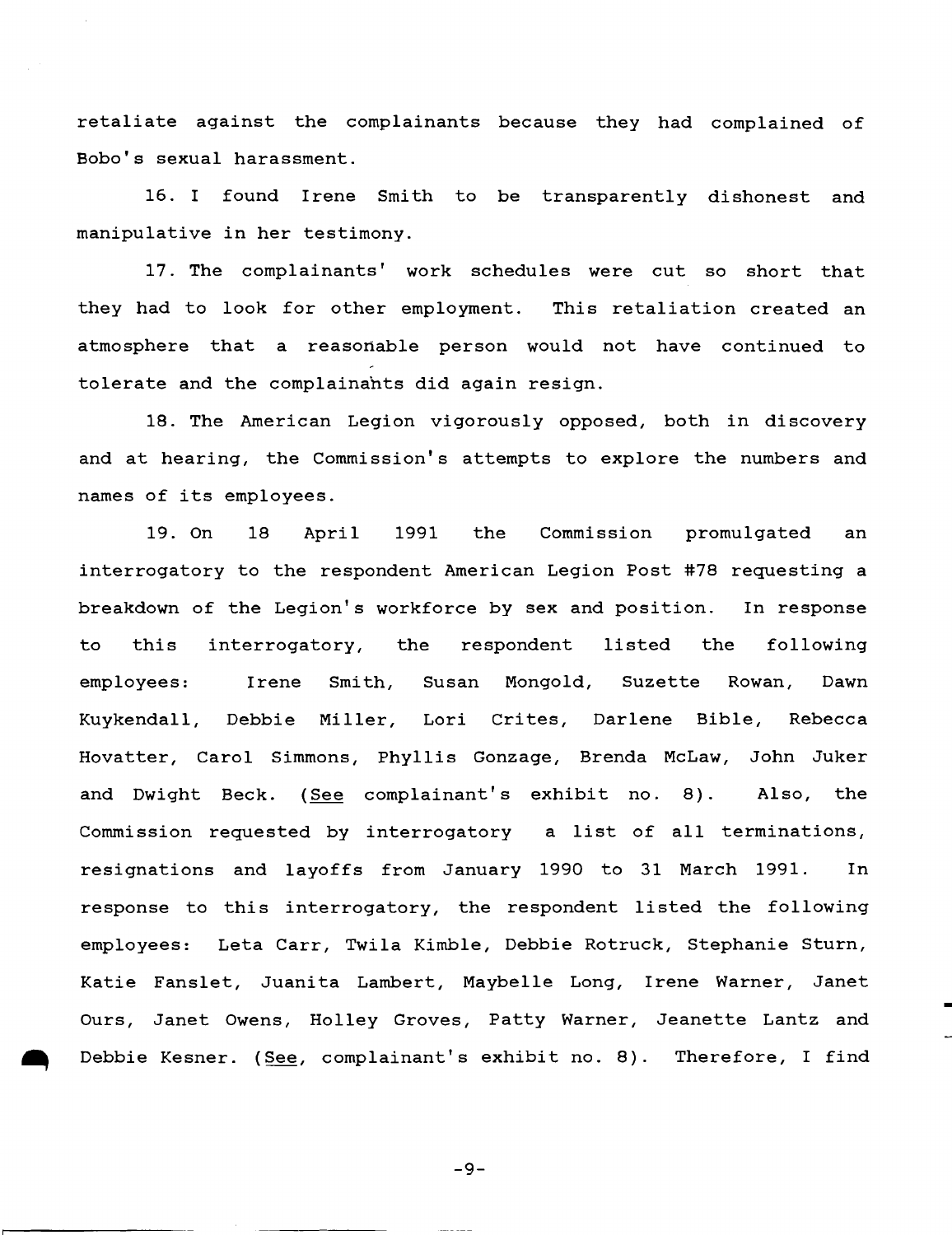that during that period there were at least 14 employees of the American Legion.

20. Ms. Elizabeth Van Meter, a Vice President of Grant County Bank, testified for the Commission and the complainants. Ms. Van Meter, in response to a subpoena duces tecum, brought payroll records from the American Legion for the payroll periods of November and December 1990. Ms. Van Meter testified that she called the respondent American Legion and asked if they could supply the actual checking account statements. They brought her the two months' worth of checks. (Tr. 282, 283.) Ms. Van Meter inspected the checks, verified that they were all there and that there were no alterations that would "necessitate going to film." (Tr. 283.) She testified that she then looked for checks that looked like payroll checks to individuals and determined that there were three payroll cycles during that period. She checked numbers and accounts to make sure that they were all there. (Tr. 284.) Ms. Van Meter testified that she believed that these checks represented payroll checks. Ms. Van Meter further testified that in reaching this conclusion she had access to and looked at copies of all payroll checks from November <sup>1</sup> to December 31, 1993, that all of the persons (except Rodney Hawk) received a check during that period, and that she determined that the employees listed had indeed received payroll checks during those periods. (Tr. 288, 289.) In one cycle, 13 persons received payroll checks; in another cycle, 14 persons received payroll checks; and in a third cycle, 15 persons received payroll checks.

in of is reflected Commission's Exhibit No. <sup>5</sup> and contains the following list 21. Ms. Van Meter's list of employees

-10-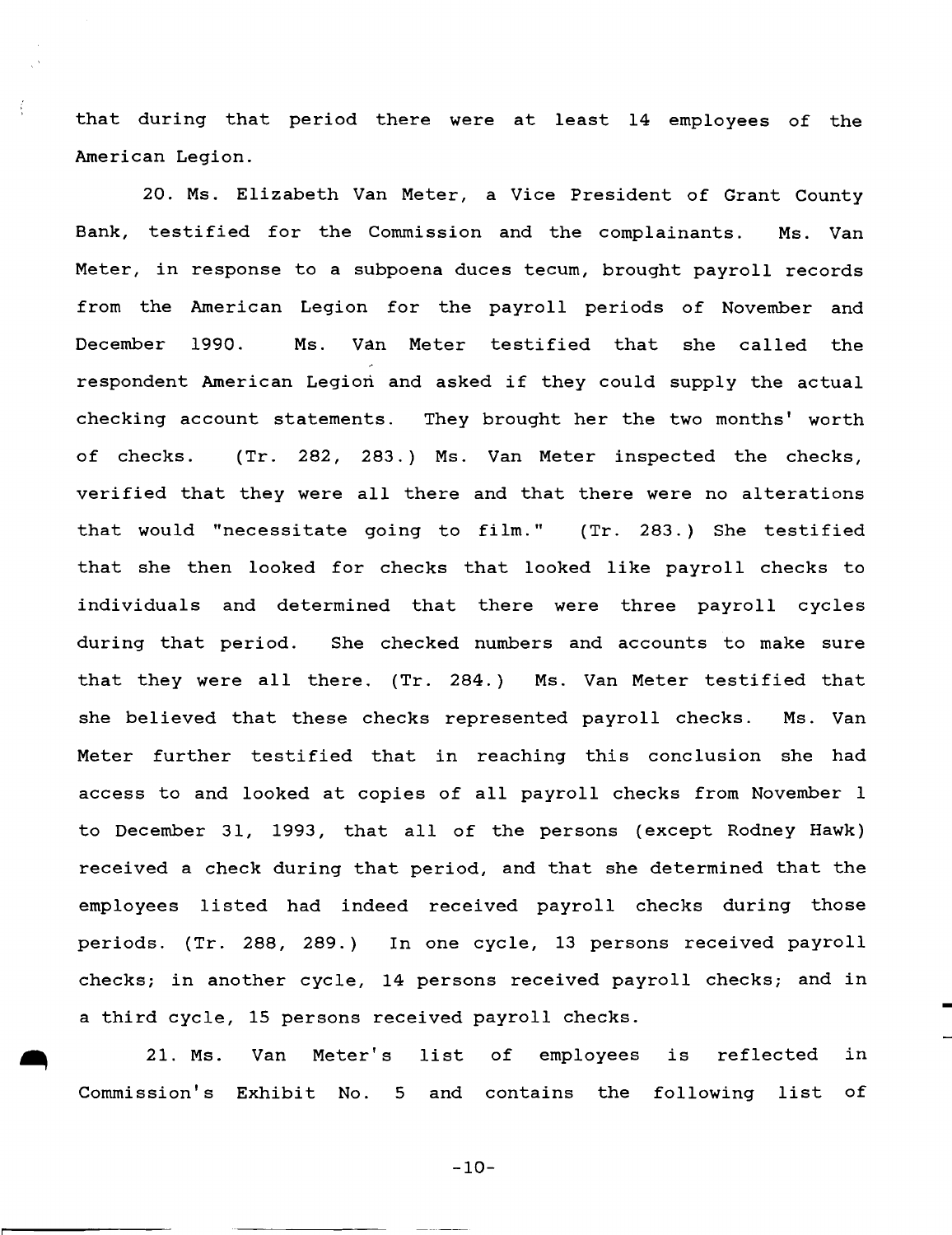employees: Lisa Juker, Patty Warren, Helen Berg, Wilma Rogers, Ruby Si tes, Elizabeth "Ann" Axel, David Beck, Goldie Berg, Leta Carr, Rebecca Hovatter, John Juker, Debbie Kesner, Jeanette Lantz, Susan Mongold, Lee Ann Cratchford, and Rodney Hawk.

22. I found Elizabeth Van Meter's testimony to be professional and competent. She was totally credible. She had no personal interest in this case and "no reason to "puff up" the numbers. <sup>I</sup> find that during the period of' November and December 1990, the respondent American Legion had at least 13 to 15 employees.

23. Ms. Van Meter testified that in compiling this list she requested the cooperation of the respondent's bookkeeper. This indicates that at all times during this action the American Legion had sufficient documents in the form of cancelled payroll checks to refute the Commission's allegations that it was not an employer. Although the Commission does have the burden of proving jurisdiction, it appears that the American Legion has consistently acted to thwart that process.

24. Finally, complainant Jeanette Turner testified about the persons with whom she worked at the American Legion during 1990 and 1991. Ms. Turner listed the following persons: Brenda McLain, Irene Smith, Susan Mongold, Suzette Rowan, Dawn Kuykendall, Debbie Miller, Darlene Bible, Rebecca Hovatter, Carol Simmons, John Juker, Dwight (Dave) Beck, Leta Carr, Ann Axel, Debbie Kesner, Jeanette Turner, Patty Warner, Goldie Berg, Kim Carr, Ruby Sites, Twila Kimble, Olin Hawk, Katie somebody, Debbie Rotruck, Helen Berg, and Boyd (Ruby's husband). (Tr. 802-809.)

-11-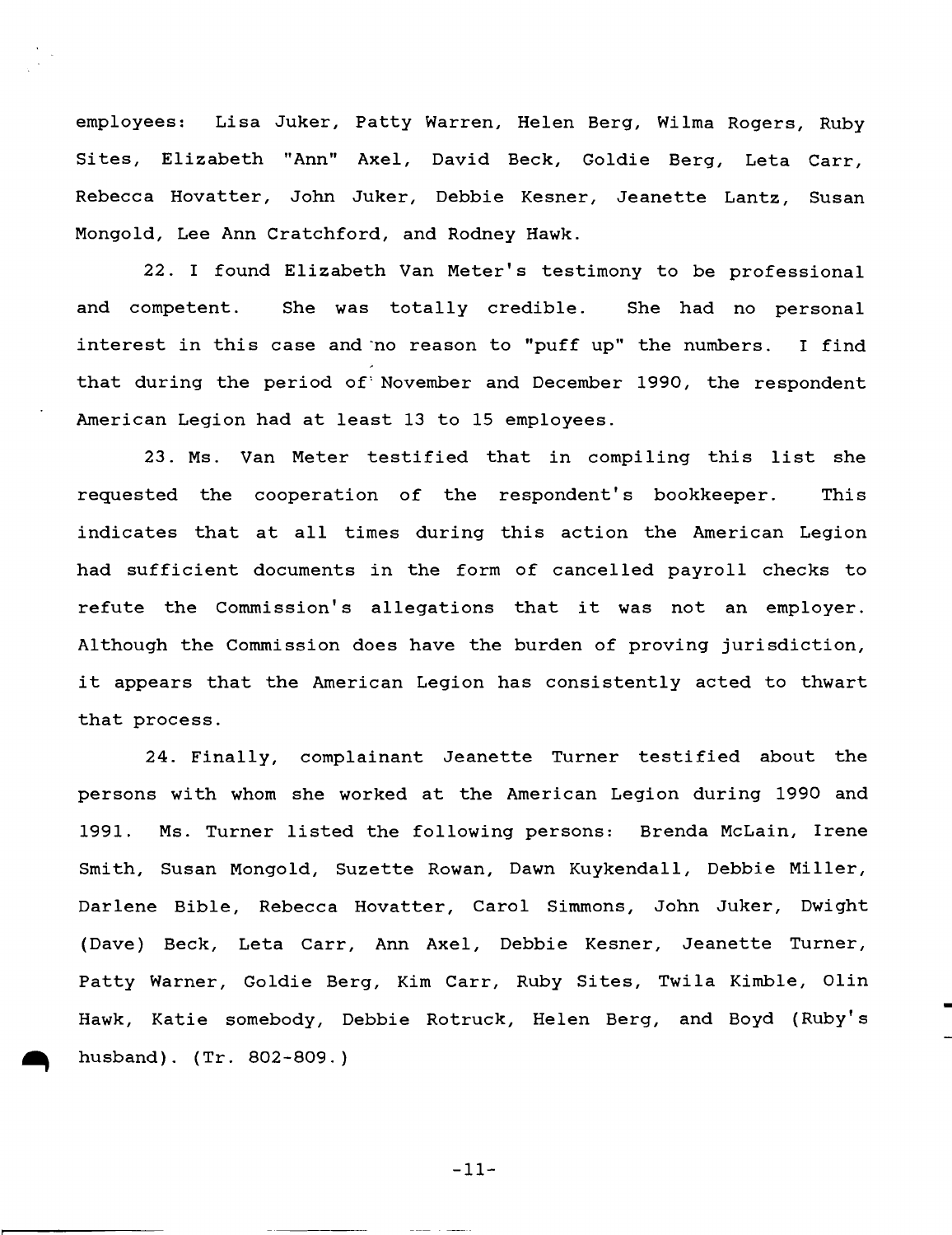25. The Commission attempted to bring on records from the Department of Tax to prove the number of employees. Again, the American Legion objected to the presentation of such evidence. The Legion did stipulate that such documents would show that it had cumulatively employed at least 12 persons in the relevant calendar years. (Tr. 278.)

26. The respondent American Legion qualifies as an employer who employed at least 12 employees on <sup>a</sup> full-time or part-time basis during 1989, 1990 and 1991.

27. The respondent Karl Bobo is <sup>a</sup> "person" and thus is subject to the jurisdiction of the HRA for engaging in <sup>a</sup> conspiracy with or aiding and abetting others to commit activities constituting <sup>a</sup> violation of the West Virginia Human Rights Act. The American Legion, aided and abetted by Karl Bobo, sexually harassed the complainants and then effectively terminated each of them when they complained of it.

28. Although the complaints herein are styled as reprisal claims they contain allegations of both reprisal and sexual harassment and <sup>I</sup> treat the damages issues as being unified, which is to say that my assessment of incidental damages next following takes into account the distress that each woman felt both as <sup>a</sup> result of the sexual harassment that precipitated their complaints to the Board (as cited in the complaints) and as <sup>a</sup> result of the distress that attended having their hours cut in reprisal for those complaints.

29. Although the complainants did exaggerate their claims, <sup>I</sup> • think they would have been handsomely compensated by a jury. The level of distress that they felt should not be underestimated and

-12-

-----~----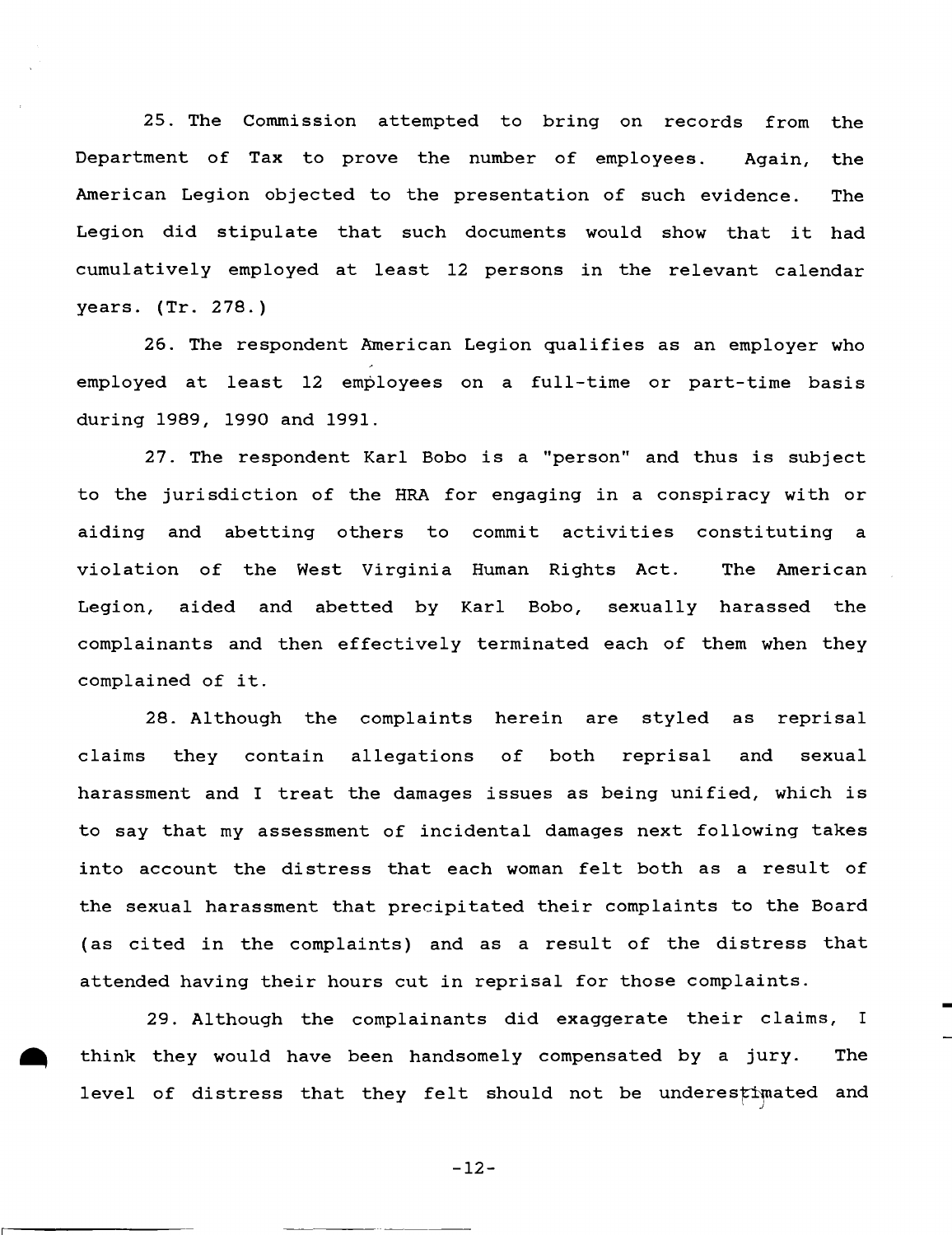their accounts and demeanor provided vivid testament to it. <sup>I</sup> find that each woman suffered distress, embarrassment and humiliation that would be fully compensated by an award of incidental damages in the amount of \$15,000.00 per woman. Inasmuch as the jurisdictional limit on awards of incidental damages is \$2,950.00 per respondent, <sup>I</sup> will hereinafter award only \$5,900.00 to each complainant. (It should be remembered that these claims were joined for administrative convenience and that each'complainants' case could stand alone. The claims were joined at the request and agreement of the parties.) The award of incidental damages will be broken down as follows: \$2,950.00 from the American Legion to Ms. Turner; \$2,950.00 from respondent Karl Bobo to Ms. Turner; \$2,950.00 from the American Legion to Ms. Pratt; \$2,950.00 from respondent Karl Bobo to Ms. Pratt.

30. Punitive damages may not be awarded in this forum, either directly or under the guise of general or incidental damages. No award is made for nor consideration given to punitive damages.

31. While employed at the American Legion, the complainants would sometimes report tips they did not get to bring them up to minimum wage, they sometimes got more tips than they reported, and, on good nights they sometimes gave <sup>a</sup> portion of their tips to the cook and dishwasher. H. Tr. at 97, 202-203 and 457-459. Nevertheless, the amounts that were reported by the complainants in total income, as reflected in respondent's exhibits <sup>7</sup> and 8, are substantially accurate reflections of their total income during their employment with the American Legion. H. Tr. at 461-462.

32. Complainant Kesner earned <sup>a</sup> total of \$2,511.19 for 1990 and 1991 as <sup>a</sup> waitress at the American Legion. See H. Tr. at 460-461,

-13-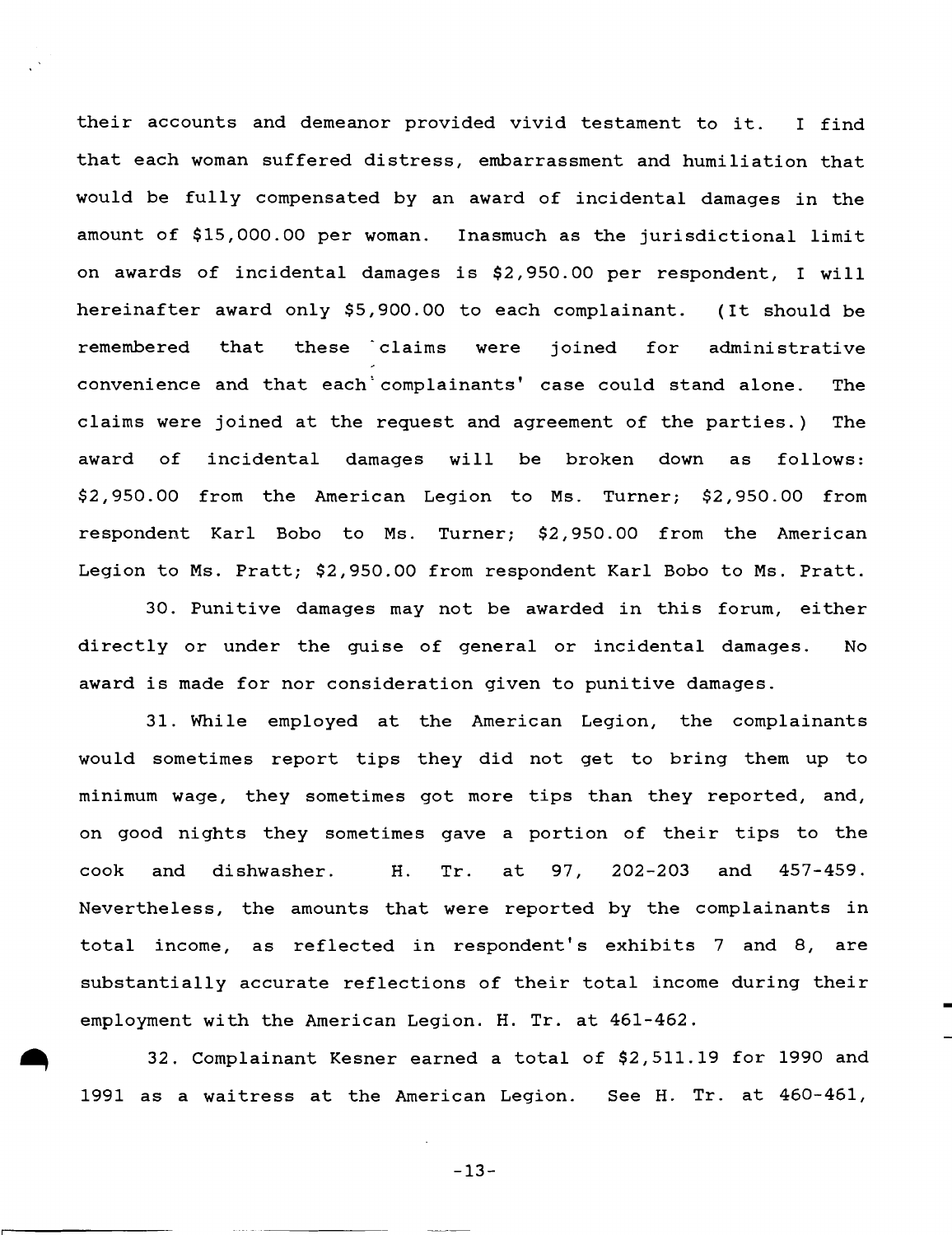respondent's exhibits 4 and 5a and W-2s for the American Legion contained in respondent's exhibit 7. This figure represents the accurate amount of her earnings during her employment with the American Legion in 1990 and 1991. H. Tr. at 461-462.

33. The 1990 and 1991 Employee Earnings Record the American Legion maintained on complainant Kesner for the pay periods April 16 1990 through April 1, 1991 were used to calculate complainant Kesner's average weekly paid wages and tips. It was determined that in 1990 her average weekly paid wages were \$48.74 and her tips were \$10.75 and that in 1991 they were \$25.79 and \$4.80, respectively. Complainant Kesner's 1990 and 1991 cumulative average weekly paid wages were \$44.34, and her average weekly tips were \$9.61. See H. Tr. at 584 and respondent's exhibits 4 and 5a.

34. Complainant Lantz earned <sup>a</sup> total of \$2,273.92 for 1990 and 1991 as <sup>a</sup> waitress at the American Legion, except for tips that may not have been reported. See H. Tr. at 198 and 204-205, respondent's exhibits 2 and 3, and W-2s for the American Legion contained in respondent's exhibit 8.

35. The American Legion also maintained complainant Lantz' Employee Earnings Record for 1990 and 1991. The 1990 earnings record contains only the back page for her employment for that year, which includes the pay periods ending July 2, 1990 through December 31, 1990. H. Tr. at 583. However, the total yearly gross earnings contained on complainant Lantz' earnings record for 1990 are identical to the W-2 complainant Lantz used in calculating her income tax. Compare respondent's exhibit 2 and the W-2 contained in respondent's exhibit 8. Using the existing pay period information

-14-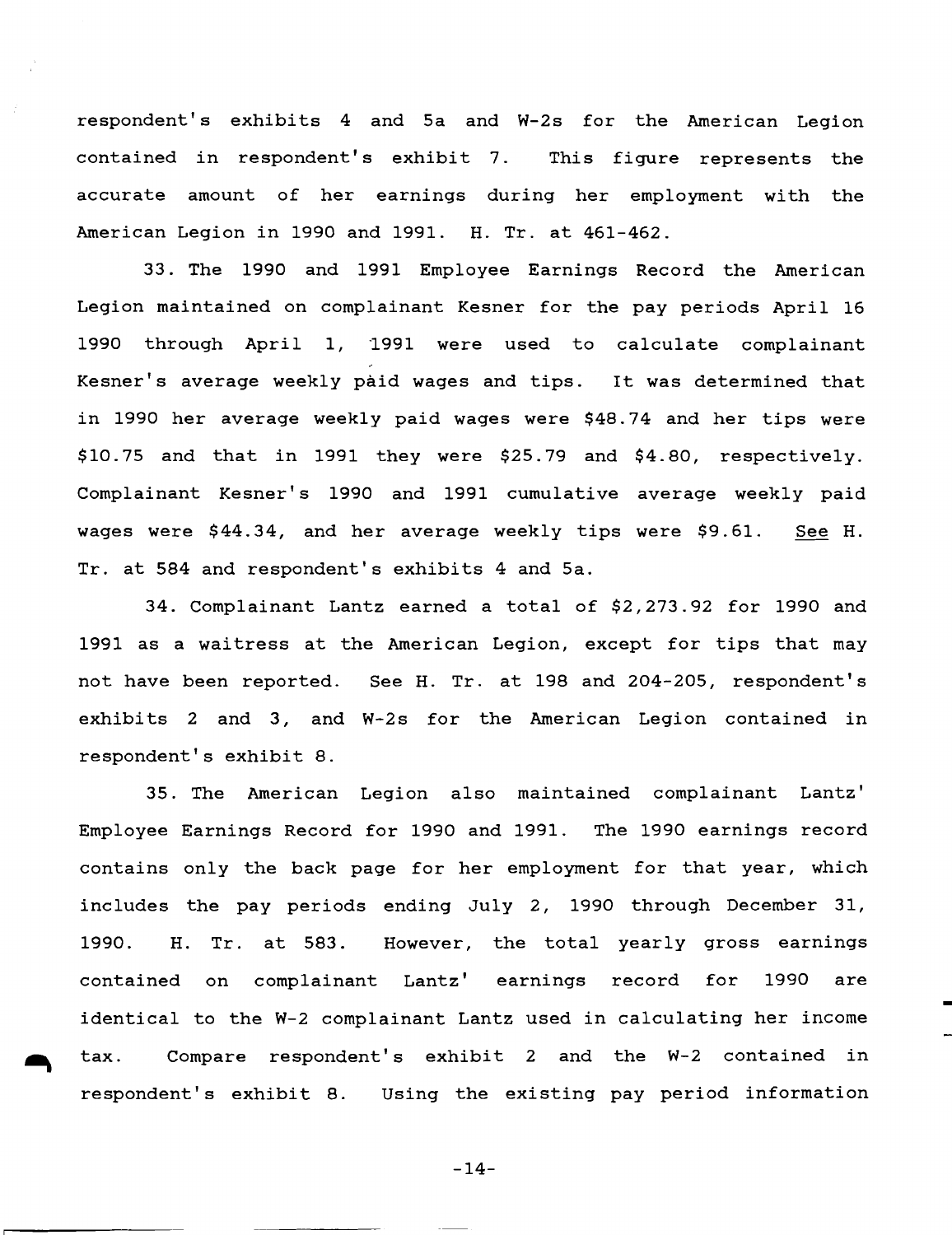for 1990 and the total yearly earnings reported on complainant Lantz' earning records maintained by the American Legion, it was determined that complainant Lantz' average weekly paid wages in 1990 were \$46.76 and her average weekly tips were \$9.92. Her average weekly paid wages and tips for 1991 were \$58.22 and \$4.75, respectively. The combined 1990 and 1991 average weekly paid wages for complainant Lantz were \$50.49 and her tips were \$8.24. See H. Tr. at 582 and respondent's exhibit 2.

36. Several months following her resignation with the American Legion, complainant Lantz became employed as <sup>a</sup> waitress at Poor Joe's making approximately \$2.00 per hour. Business was slow at this restaurant, since it was <sup>a</sup> new business, so the complainants were not always paid in money, but sometimes with food that probably averaged \$25.00 per week. 35% of the time complainants received approximately \$8.00 a night about 3 times per week; another 35% of the time they would not receive anything; and the remainder of the time they received somewhere between  $$0$  to  $$8.00$  to compensate them for their services. Complainant Lantz voluntarily ceased her employment at Poor Joe's around August or September of 1991. H. Tr. at 120-121, 176-179 and 182-191.

37. In January 1992, complainant Lantz was offered a position as <sup>a</sup> waitress at the Highlander in which the income would have substantially replaced that which she made at the American Legion; however, she refused that employment to sign up for nursing classes at Grant County Nursing Home where she became employed around February 1992, making \$4.25 per hour and working approximately 16 hours per week. Likewise, the income made at the nursing home

-15-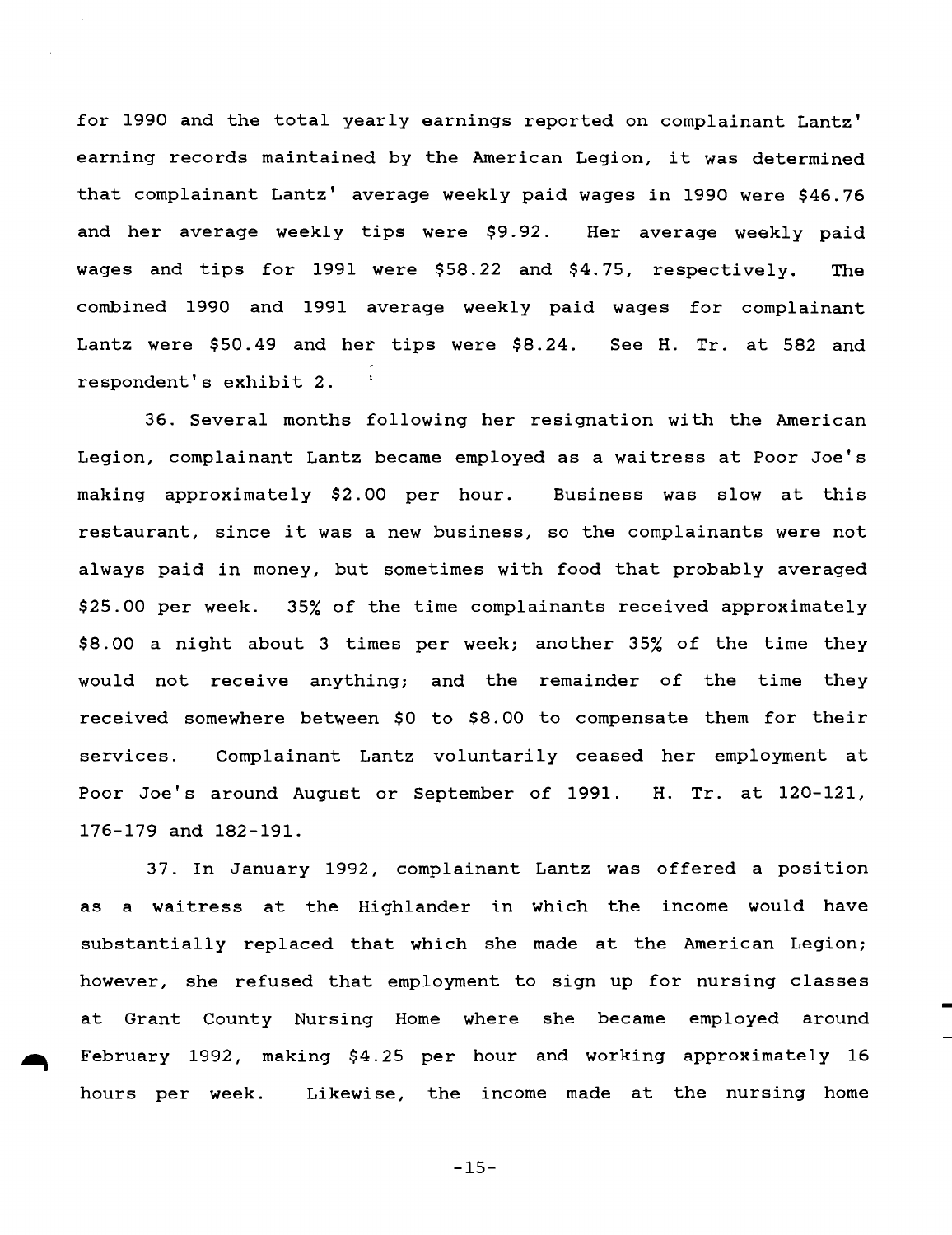substantially replaced that which she made while employed with the American Legion. H. Tr. at 122-123, 179-181, and 194. Thus, Lantz is entitled to her average weekly earnings of \$58.73 from ApriI, 1991 to January 1992 (9 months) reduced by her earnings at Poor Joe's.

38. Complainant Kesner has worked full-time for Standard Laboratories in Mount Storm since 1983 and continued her employment there during and followin'g her employment with the American Legion. The waitress job at the American Legion was a part-time job complainant Kesner held in the evenings in addition to her day-time job. H. Tr. at 343.

39. Around June of 1991, following her final resignation with the American Legion, complainant Kesner became employed as a waitress at Poor Joe's. H. Tr. at 370. She worked approximately <sup>8</sup> hours <sup>a</sup> week trading off with complainant Lantz and another waitress at Poor Joe's. Complainant Kesner worked there for <sup>a</sup> couple of months. H. Tr. at 371-373 and 411.

40. Complainant Kesner terminated her employment at Poor Joe's around the first of August, 1991, because she had taken on more responsibilities at her job at Standard Laboratories in preparation for an office manager's position to which she was promoted in September or October 1992, and she did not desire to moonlight anymore. H. Tr. at 416-418. Complainant Kesner stated that: "I was pursuing an interest in <sup>a</sup> career that <sup>I</sup> felt would be <sup>a</sup> better opportunity." H. Tr. at 416. As <sup>a</sup> matter of fact, complainant Kesner never applied anywhere for moonlighting employment after terminating her employment at Poor Joe's in or around August, 1991. H. Tr. at 417-418. Thus, Kesner is entitled to her average weekly

-16-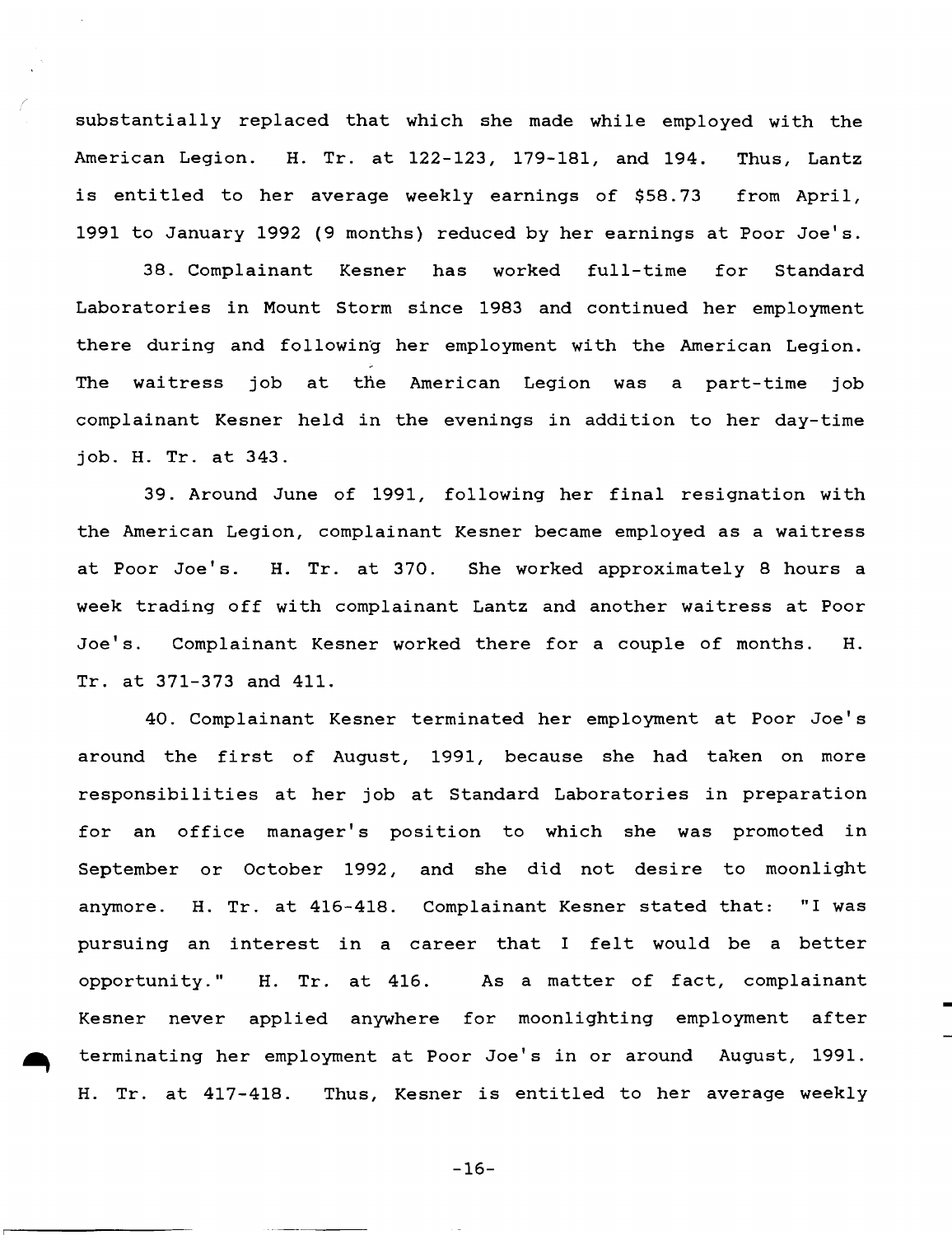earnings (\$54.94) from April, 1991 to August, 1991 (4 months), reduced by her earnings at Poor Joe's.

# D.

### **DISCUSSION**

# 1. The respondent is an employer.

The only real issue in this case is whether the respondent is an employer. The respondent American Legion brought on no documents or credible testimony to refute the Commission's witnesses as to its numbers of employees. Although it is the Commission's burden to prove jurisdiction, the employer should not be permitted to simply hunker down and resist disclosing evidence. It should rebut evidence presented by the complainant. The Commission points me to Norman v. Levy, <sup>756</sup> F. Supp. <sup>1060</sup> (N.D. Ill. 1990), wherein the District Court held that when an employer failed to rebut an affidavit asserting that certain persons are employees, those persons should be found to be employees. The Court in Levy specifically stated:

> "Although it may be suggested that the<br>plaintiff failed to carry her burden of plaintiff failed to carry her burden of demonstrating the existence of jurisdiction in response to [defendant's] contention that it response to [defendant's] contention that it<br>is lacking, it may in some sense also be<br>suggested that [defendant] has failed  $[defendant]$ adequately to suggest the absence thereof in light of its own failure to properly address the<br>relevant issues." Levy, 765 F. Supp. at 1065. Levy, 765 F. Supp. at 1065.

The only rebuttal to the Commission's testimony and documentation to substantiate its claim of jurisdiction was the testimony of Bill Kile, who was not the Commander during the period the complainants were employed. (Tr. 526, 612, 661.) Kile disputed the Commission's

-17-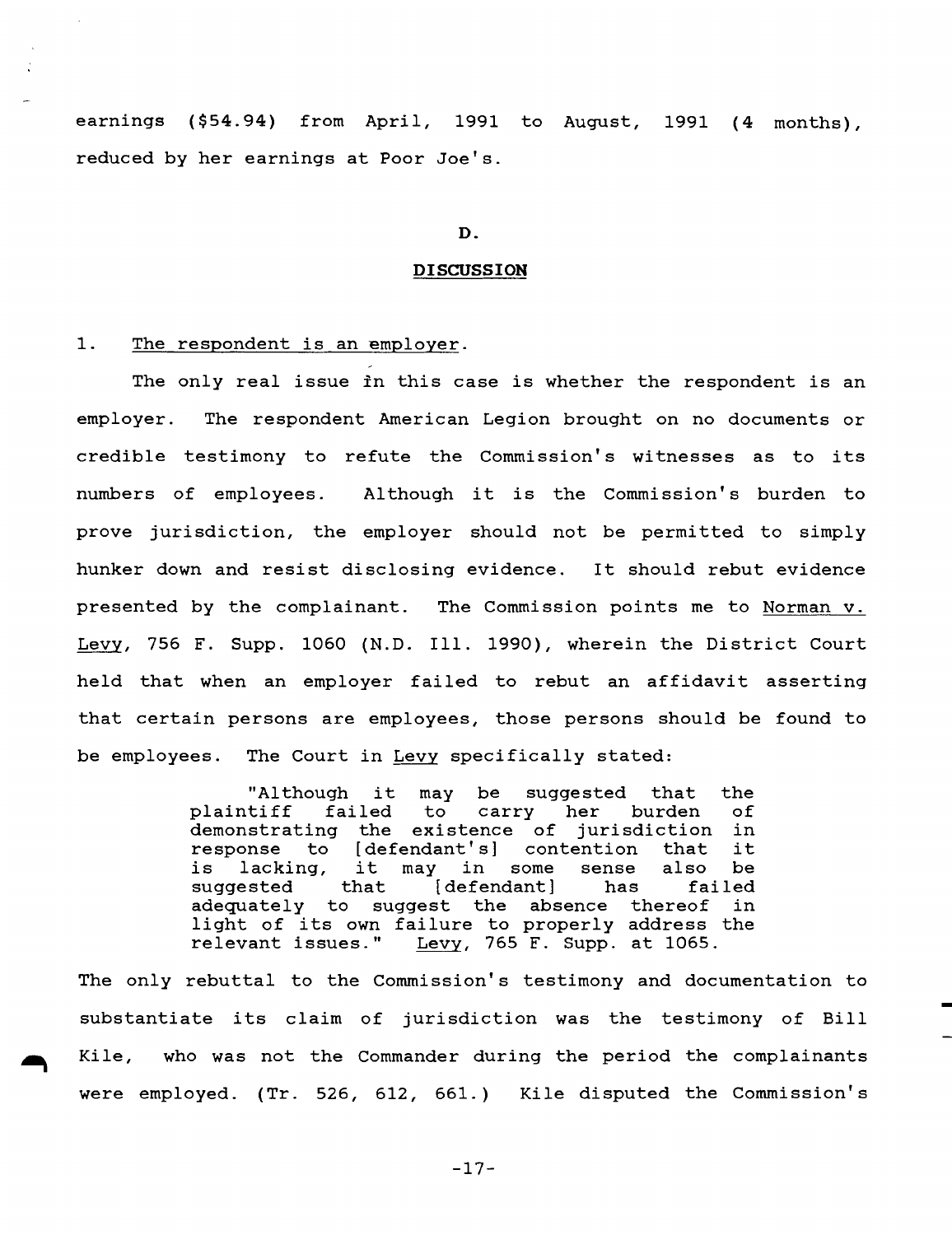list of employees by "memory" only. He claimed to have reviewed all the records but failed to bring them with him. His testimony was calculated and self-serving. Kile knew that the only way to prevail against the Commission's charges of sexual harassment and retaliation was to convince me that the Legion was not an employer. Documents which would refute the Commission's assertion of jurisdiction were never produced. Since ·the American Legion failed to rebut the Commission's evidence, r find that the American Legion indeed employed at least 12 employees during the relevant periods.

The West Virginia Human Rights Act is based upon Title VII of the Civil Rights Act of 1964. EEOC Policy Guidance No. 915.052, <sup>2</sup> Empl. Prac. Guide 15266 (April 20, 1990), states that all part-time employees are to be counted whether they work part of each day or part of each week, as long as they are on the payroll, for purposes of determining jurisdiction under Title VII. The Commission cites Thurber v. Jack Reilly's, Inc., 32 F.E.P. Cases 1511, 717 F.2d 633 (1st Cir. 1983), in support of its argument that the Commission should also count part-time employees as employees for purposes of jurisdiction. Inasmuch as the West Virginia Supreme Court has never interpreted the West Virginia Human Rights Act to be narrower than Title VII, I find that part-time employees are counted as employees under the Wet Virginia Human Rights Act. To the extent that any of the employees listed by the Commission might be part-time employees, <sup>I</sup> nevertheless find that they are employees under the Act.

Although Title VII contains <sup>a</sup> requirement that employees be retained for 20 weeks in <sup>a</sup> calendar year, there is no such requirement under the Human Rights Act. (Title VII contains no

-18-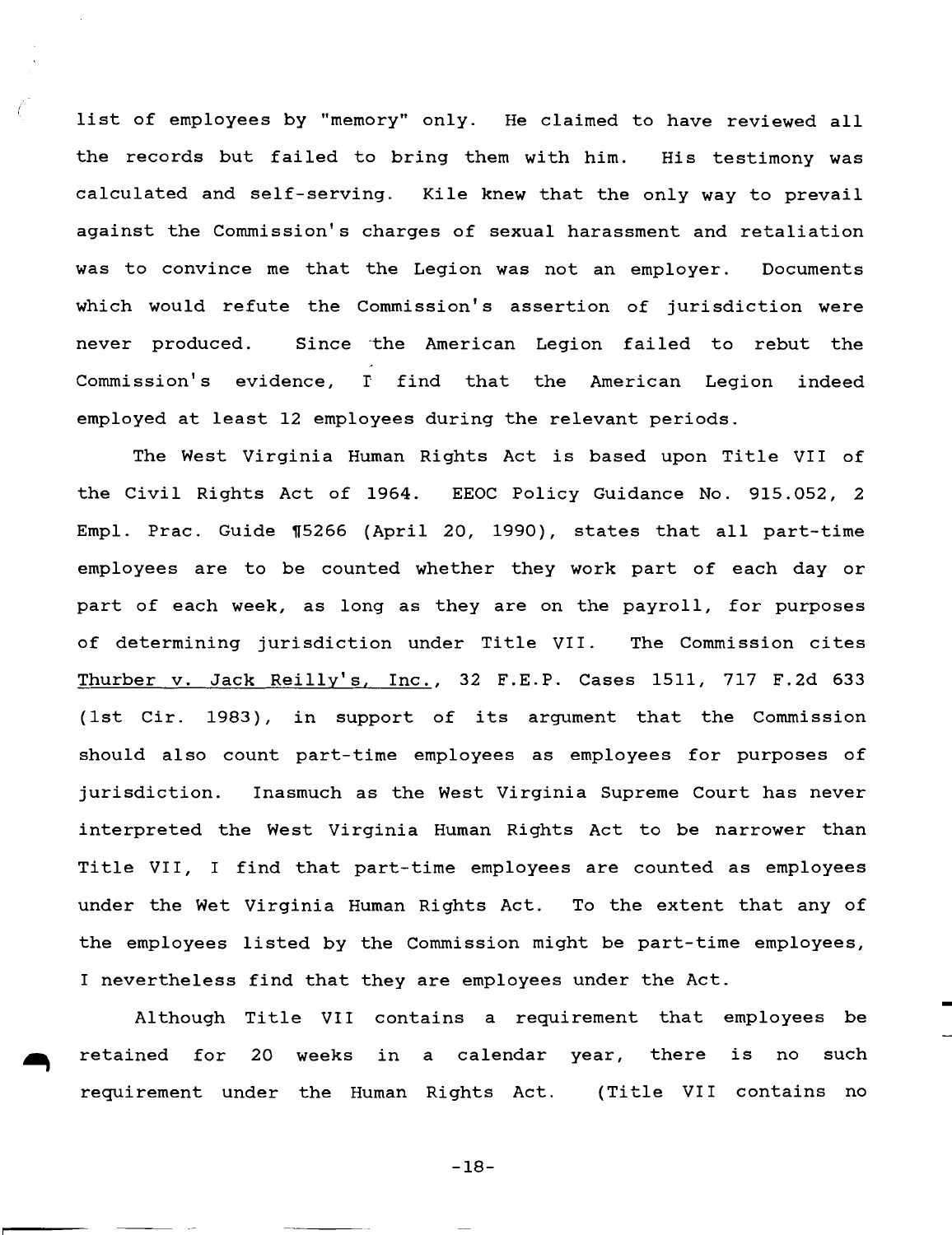requirement that these weeks be consecutive weeks and, in fact, courts have interpreted the provision "each working day for 20 or more calendar weeks" otherwise.) In Pascutoi v. Washburn-McReavy Mortuary, 11 F.E.P. Cases 1325, 10 E.P.D. 1l10,442 (D. Minn. 1972) the Court indicated that the crucial test is not have many employees are at work on <sup>a</sup> given day, but rather how many employees are on the payroll in each week of the twenty-week period chosen for counting. Pascutoi, 11 F.E.P. Cases at 1326-1327 (Emphasis supplied). Since there is no provision in the Human Rights Act stating how many weeks <sup>a</sup> person must be employed in order to qualify as an employee, <sup>I</sup> surmise that the Legislature did not intend to limit our Act in <sup>a</sup> fashion similar to Title VII. I therefore find that there is no minimal length of time <sup>a</sup> person must be employed to qualify as an employee under the Act. If the Legislature had desired <sup>a</sup> minimum, it would have so stated. Also, since the Title VII "20 weeks requirement" is not interpreted to mean <sup>20</sup> consecutive weeks, <sup>I</sup> doubt that our Court would interpret the Human Rights Act in that manner. <sup>I</sup> therefore conclude that it is not necessary for <sup>a</sup> person to be employed any requisite number of consecutive weeks to be considered an employee under the Act.

In Teakall v. WERD, Inc., 23 F.E.P. Cases 947, 19 E.P.D. 19035 (M.D. FL 1979), the Court held that the relevant time period for the determination of employees is "not only the calendar year in which the alleged discriminatory conduct occurred, but also the calendar year preceding that year." <sup>I</sup> find no persuasive argument that there must be the requisite number of employees at precisely the time of the discriminatory conduct. In fact, such <sup>a</sup> ruling would provide

-19-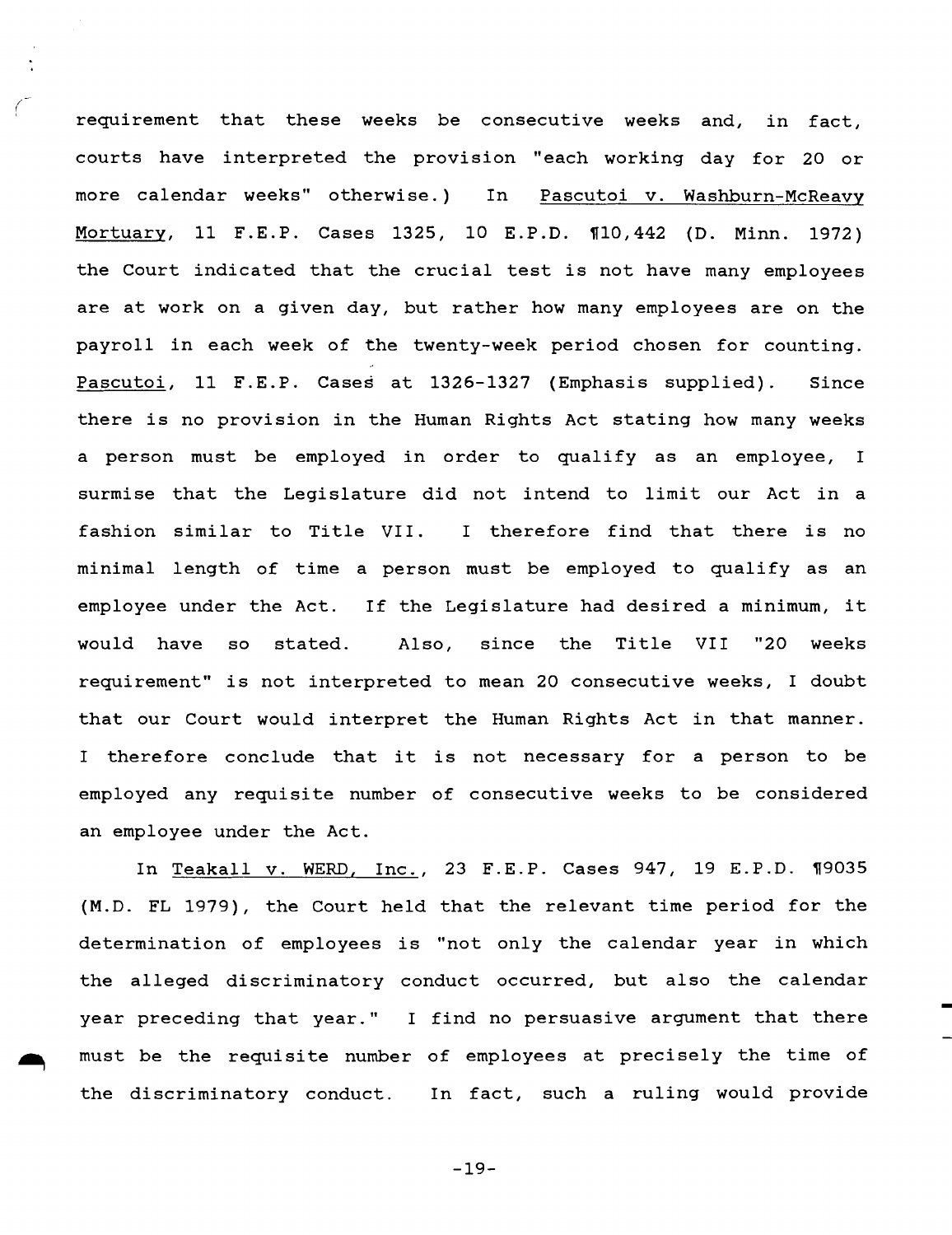respondents with <sup>a</sup> virtual "escape hatch" from liability. <sup>A</sup> respondent could discriminate and then merely "lay off" enough employees to put it under the required number. This could easily be achieved in failure to hire cases as well as racial or sexual harassment cases. <sup>I</sup> conclude that it is not <sup>a</sup> jurisdictional requirement that an employer have <sup>12</sup> employees at the time of discrimination if, indeed, that employer employed <sup>12</sup> or more employees during that year' or the preceding year.

For the above reasons, and incorporating all other reasons offered by the Commission in pages <sup>40</sup> to <sup>55</sup> of its Memorandum of Law, <sup>I</sup> find that the American Legion is an employer under the Act and as such is subject to the jurisdiction of the Commission.

# 2. The complainants were subjected to unlawful sex discrimination.

"In order to prove 'quid pro quo' sexual harassment at the workplace, the complainant must prove: (1) that the complainant belongs to a protected class; (2) that the complainant was subject to an unwelcome sexual advance by an employer, or an agent of the employer who appears to have the authority to influence vital job decisions; and (3) the complainant's reaction to the advance was expressly or impliedly linked by the employer or the employer's agent to tangible aspects of employment." Westmoreland Coal Co. v. Human Rights Commission, 382 S.E.2d 562, Syll Pt. 1 (WV1989).

The foregoing findings of fact make it clear that the complainants were subjected to severe and pervasive sexual harassment by a workplace manager, respondent Karl Bobo.

In response to the sexual harassment the complainants went to the Board of the Legion and complained of Bobo's conduct. This is <sup>a</sup> protected activity under the Human Rights Act. In order to prove that

 $-20-$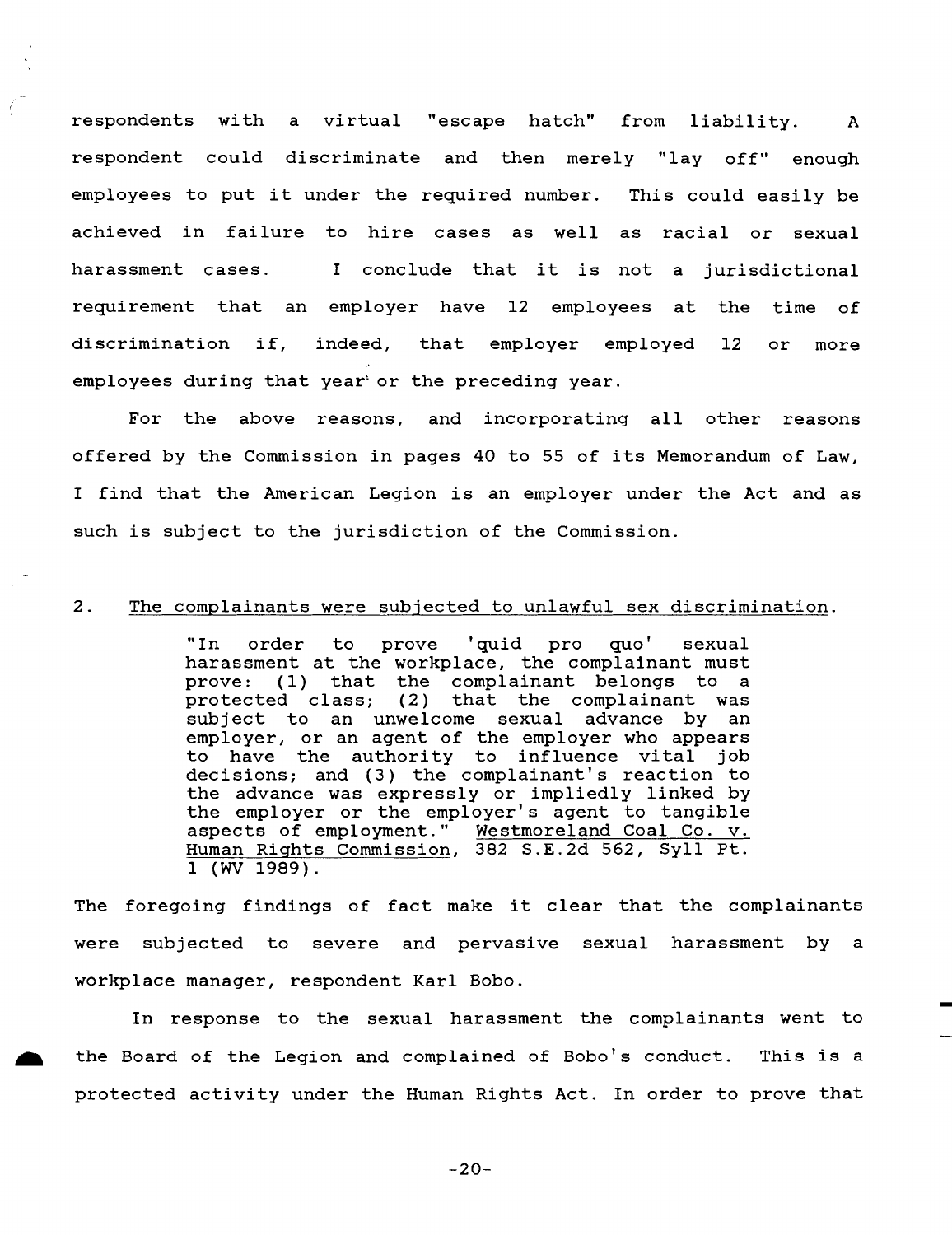the respondent retaliated against the complainants for having engaged in this protected activity, the complainants must prove by a preponderance of the evidence:

> "(1) that the complainant engaged in <sup>a</sup> protected activity, (2) that complainant's employer was aware of the protected activities, (3) that<br>complainant was subsequently discharged and subsequently (absent other evidence tending to establish a retaliatory motivation), (4) that complainant's folIowed his activities wi thin such period of time that the Court can infer'retaliatory motivation." Frank's Shoe Store v. Human Rights Commission, 365 S.E.2d 251, Syll Pt. 4, (WV 1986).

It is obvious that the Legion was aware of these complainants' assertion of their rights under the Human Rights Act--they appeared before the Board precisely for that purpose. Immediately thereafter the complainants' hours were sharply reduced and both the timing of this action and the other (albeit somewhat marginal) evidence surrounding this tend to establish the retaliatory motive.

Although the complainants herein were not actively discharged by the respondents, they were constructively discharged by them.

> "A constructive discharge cause of action arises when the employee claims that because when the employee claims that because<br>of... sex... discrimination, the employer has created a hostile working climate which was so intolerable that the employee was forced to leave his or her employment." Slack v. Kanawha County Housing, 423 S.E.2d 547, Syll. Pt. 4 (WV 1992).

In Slack, supra, the Supreme Court of Appeals explicitly rejected the requirement that <sup>a</sup> plaintiff prove that the employer's actions were taken with <sup>a</sup> specific intent to cause the plaintiff to quit. Id, Sy11. Pt. 6. Even if that standard were the law in West Virginia (See, Hopkins v. Shoe Show, 678 F.Supp. 1241 (S.D.W.Va. 1988) ), I would find that complainants herein prevailed. Under the

-21-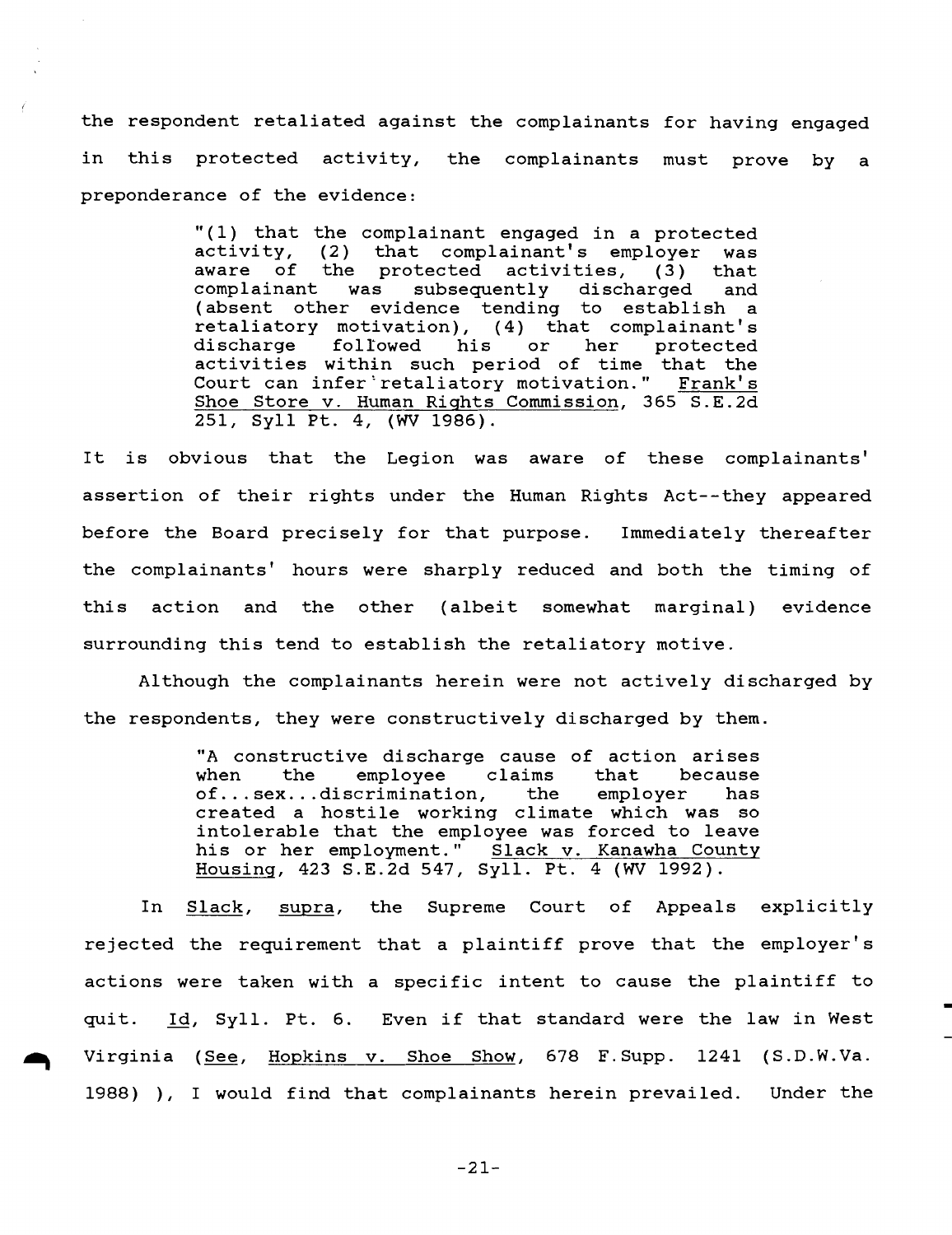more liberal standard adopted in Slack, complainants likewise clearly prevail.

#### **E.**

## **CONCLUSIONS OF LAW**

1. The complainants are proper parties to maintain an action for unlawful employment discrimination on account of sex under the Human Rights Act.

2. The respondent is an "employer" wi thin the meaning of the Human Rights Act.

3. The respondent American Legion Post, acting by and through its authorized restaurant manager, Karl Bobo, and Karl Bobo individually, engaged in unlawful sex discrimination by creating an atmosphere of sexual hostility and by conditioning the complainants' continued employment upon their submission to his sexual overtures.

4. The complainants' reporting of sexual harassment to the Board is <sup>a</sup> protected activity under the Human Rights Act. The retaliatory behavior following this reporting constitutes illegal retaliation in violation of the Human Rights Act.

S. The respondents' retaliatory conduct was intended to and did create <sup>a</sup> hostile working climate so intolerable that complainants were forced to resign.

6. The complainants having proved unlawful discrimination, they are entitled to <sup>a</sup> make-whole remedy including back wages and incidental or general damages (such incidental damages not to exceed the jurisdictional limit of the Human Rights Commission).

-22-